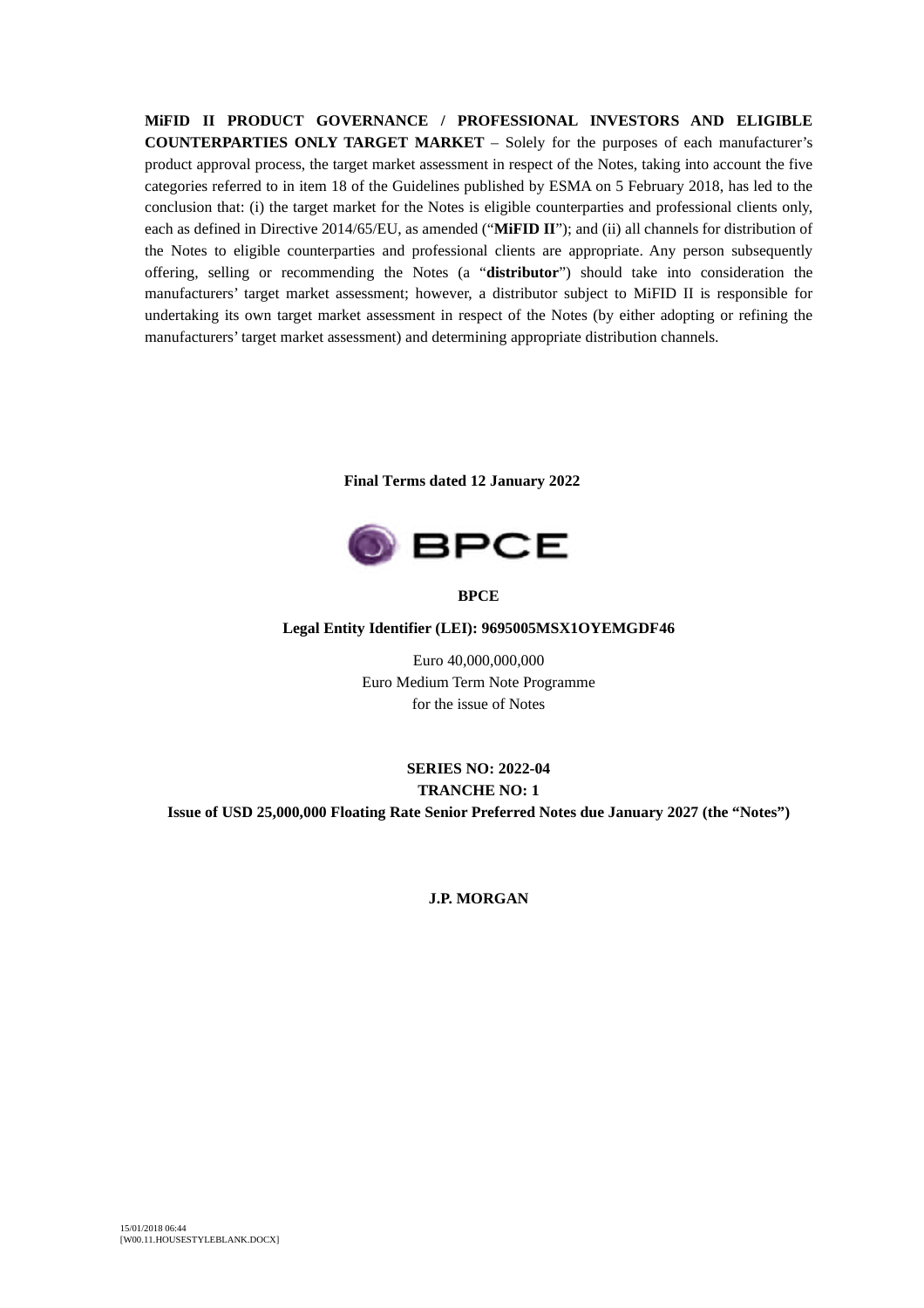#### **PART A – CONTRACTUAL TERMS**

Terms used herein shall be deemed to be defined as such for the purposes of the Conditions (the "**Conditions**") set forth in the base prospectus dated 19 November 2021 which received approval number 21-496 from the *Autorité des marchés financiers* (the "**AMF**") on 19 November 2021 (the "**Base Prospectus**") which constitutes a base prospectus for the purposes of the Prospectus Regulation.

This document constitutes the Final Terms of the Notes described herein for the purposes of the Prospectus Regulation and must be read in conjunction with such Base Prospectus in order to obtain all the relevant information. The Base Prospectus is available for viewing at the office of the Fiscal Agent or each of the Paying Agents and on the website of the AMF (www.amf-france.org) and copies may be obtained from BPCE, 50 avenue Pierre Mendès-France, 75013 Paris, France.

| 1              | Issuer:                                                                          | <b>BPCE</b>                                                                                                                                                       |  |
|----------------|----------------------------------------------------------------------------------|-------------------------------------------------------------------------------------------------------------------------------------------------------------------|--|
| $\overline{2}$ | Series Number:<br>(i)                                                            | 2022-04                                                                                                                                                           |  |
|                | Tranche Number:<br>(ii)                                                          | 1                                                                                                                                                                 |  |
| 3              | Specified Currency or Currencies:                                                | United States Dollar ("USD")                                                                                                                                      |  |
| 4              | <b>Aggregate Nominal Amount:</b>                                                 |                                                                                                                                                                   |  |
|                | Series:<br>(i)                                                                   | USD 25,000,000                                                                                                                                                    |  |
|                | Tranche:<br>(ii)                                                                 | USD 25,000,000                                                                                                                                                    |  |
| 5              | <b>Issue Price:</b>                                                              | 100 per cent. of the Aggregate Nominal Amount                                                                                                                     |  |
| 6              | Specified Denomination(s):<br>USD 1,000,000                                      |                                                                                                                                                                   |  |
| 7              | <b>Issue Date:</b><br>(i)                                                        | 14 January 2022                                                                                                                                                   |  |
|                | <b>Interest Commencement Date:</b><br>(ii)                                       | <b>Issue Date</b>                                                                                                                                                 |  |
| 8              | <b>Interest Basis:</b>                                                           | SOFR +0.72 per cent. per annum Floating Rate<br>(further particulars specified below)                                                                             |  |
| 9              | <b>Maturity Date:</b>                                                            | Specified Interest Payment Date falling in or nearest to<br>14 January 2027                                                                                       |  |
| 10             | Redemption Basis:                                                                | Subject to any purchase and cancellation or early<br>redemption, the Notes will be redeemed on the<br>Maturity Date at 100 per cent. of their nominal amount      |  |
| 11             | Change of Interest Basis:                                                        | Not Applicable                                                                                                                                                    |  |
| 12             | Put/Call Options:                                                                | Not Applicable                                                                                                                                                    |  |
| 13             | <b>Status of the Notes:</b><br>(i)                                               | <b>Senior Preferred Notes</b>                                                                                                                                     |  |
|                | Dates of the corporate authorisations<br>(ii)<br>for issuance of Notes obtained: | Decision of the <i>Directoire</i> of the Issuer dated 15 March<br>2021 and decision of Mr. Jean-Philippe Berthaut, Head<br>of Group Funding, dated 5 January 2022 |  |

### **PROVISIONS RELATING TO INTEREST (IF ANY) PAYABLE**

| 14 | <b>Fixed Rate Note Provisions</b>    | Not Applicable                                       |
|----|--------------------------------------|------------------------------------------------------|
| 15 | <b>Floating Rate Note Provisions</b> | Applicable                                           |
|    | Interest Period(s):<br>$\rm(i)$      | The period beginning on (and including) the Interest |
|    |                                      | Commencement Date and ending on (but excluding)      |
|    |                                      | the First Interest Payment Date and each successive  |
|    |                                      | period beginning on (and including) a Specified      |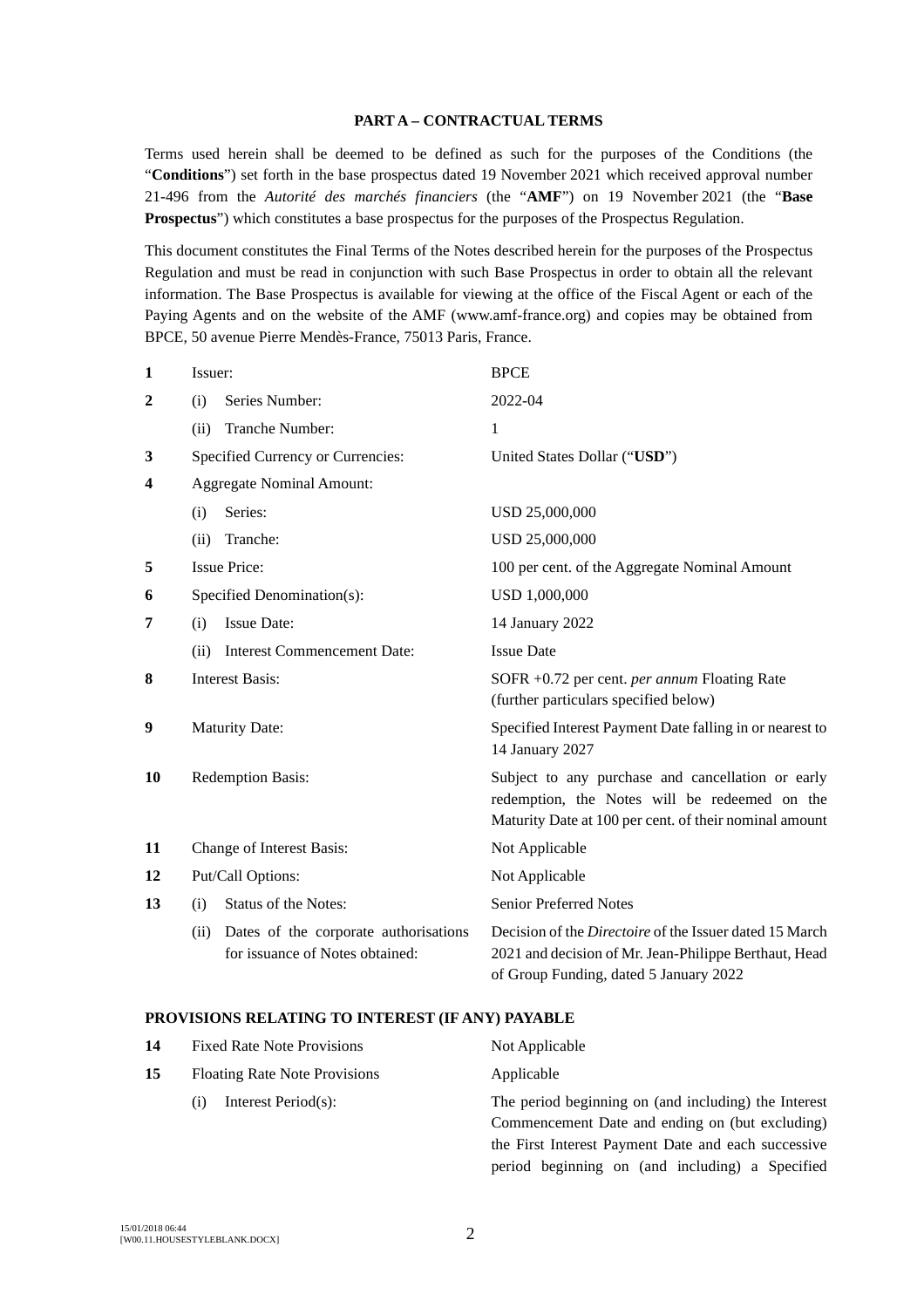|    |                                                                                                                                     | Interest Payment Date and ending on (but excluding)<br>the next succeeding Specified Interest Payment Date                                                                                                                                                     |
|----|-------------------------------------------------------------------------------------------------------------------------------------|----------------------------------------------------------------------------------------------------------------------------------------------------------------------------------------------------------------------------------------------------------------|
|    | Specified Interest Payment Dates:<br>(ii)                                                                                           | Quarterly, payable on 14 January, 14 April, 14 July and<br>14 October in each year from and including 14 April<br>2022 up to and including the Maturity Date, subject to<br>adjustment in accordance with the Business Day<br>Convention set out in (iv) below |
|    | (iii) First Interest Payment Date:                                                                                                  | 14 April 2022, subject to adjustment in accordance<br>with the Business Day Convention set out in (iv)<br>below                                                                                                                                                |
|    | (iv) Business Day Convention:                                                                                                       | Modified Following Business Day Convention                                                                                                                                                                                                                     |
|    | <b>Interest Period Date:</b><br>(v)                                                                                                 | Not Applicable                                                                                                                                                                                                                                                 |
|    | (vi) Business Centre(s):                                                                                                            | New York and TARGET                                                                                                                                                                                                                                            |
|    | (vii) Manner in which the Rate(s) of Interest<br>is/are to be determined:                                                           | <b>Screen Rate Determination</b>                                                                                                                                                                                                                               |
|    | (viii) Party responsible for calculating the<br>Rate(s) of Interest and/or Interest<br>Amount(s) (if not the Calculation<br>Agent): | Not Applicable                                                                                                                                                                                                                                                 |
|    | (ix) Screen Rate Determination:                                                                                                     | Applicable                                                                                                                                                                                                                                                     |
|    | Reference Rate:                                                                                                                     | <b>SOFR</b>                                                                                                                                                                                                                                                    |
|    | <b>Interest Determination Date:</b>                                                                                                 | Five U.S. Government Securities Business Days prior<br>to each Specified Interest Payment Date                                                                                                                                                                 |
|    | <b>SOFR Rate of Interest</b><br>Determination:                                                                                      | <b>SOFR Lookback Compound</b>                                                                                                                                                                                                                                  |
|    | <b>Observation Look-Back Period:</b>                                                                                                | Five U.S. Government Securities Business Days                                                                                                                                                                                                                  |
|    | Relevant Screen Page Time                                                                                                           | Approximately 3:00 p.m. (New York City)                                                                                                                                                                                                                        |
|    | FBF Determination<br>(x)                                                                                                            | Not Applicable                                                                                                                                                                                                                                                 |
|    | (xi) ISDA Determination:                                                                                                            | Not Applicable                                                                                                                                                                                                                                                 |
|    | (xii) Margin(s):                                                                                                                    | +0.72 per cent. per annum                                                                                                                                                                                                                                      |
|    | (xiii) Minimum Rate of Interest:                                                                                                    | Not Applicable                                                                                                                                                                                                                                                 |
|    | (xiv) Maximum Rate of Interest:                                                                                                     | Not Applicable                                                                                                                                                                                                                                                 |
|    | (xv) Day Count Fraction:                                                                                                            | Actual/360                                                                                                                                                                                                                                                     |
| 16 | Zero Coupon Note Provisions                                                                                                         | Not Applicable                                                                                                                                                                                                                                                 |
| 17 | <b>Inflation Linked Interest Note Provisions</b>                                                                                    | Not Applicable                                                                                                                                                                                                                                                 |
|    | PROVISIONS RELATING TO REDEMPTION                                                                                                   |                                                                                                                                                                                                                                                                |
| 18 | Call Option                                                                                                                         | Not Applicable                                                                                                                                                                                                                                                 |
| 19 | Put Option                                                                                                                          | Not Applicable                                                                                                                                                                                                                                                 |
| 20 | MREL/TLAC Disqualification Event Call                                                                                               | Applicable                                                                                                                                                                                                                                                     |

Option: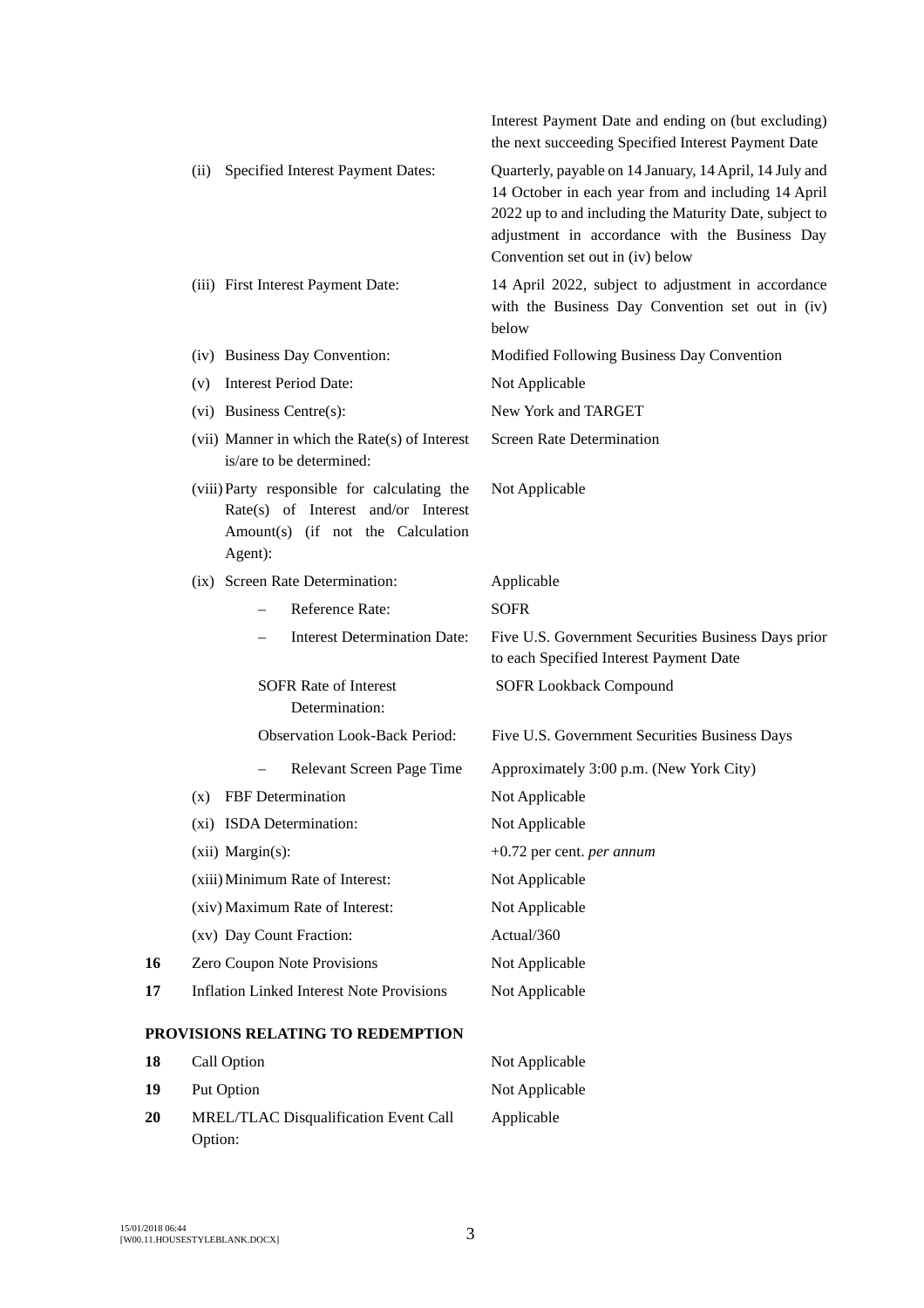| 22 |                                                                                                                         | <b>Inflation Linked Notes - Provisions relating</b><br>to the Final Redemption Amount:                                                                                                                                                                                                                                           | Not Applicable                                                    |
|----|-------------------------------------------------------------------------------------------------------------------------|----------------------------------------------------------------------------------------------------------------------------------------------------------------------------------------------------------------------------------------------------------------------------------------------------------------------------------|-------------------------------------------------------------------|
| 23 | Early Redemption Amount                                                                                                 |                                                                                                                                                                                                                                                                                                                                  |                                                                   |
|    | (i)                                                                                                                     | Early Redemption Amount(s) of each<br>Senior Note payable on redemption<br>of<br>the<br>occurrence<br>upon<br>an<br>MREL/TLAC Disqualification Event<br>(Condition $6(g)$ ), if applicable, a<br>Withholding Tax Event (Condition<br>6(i)(i)), a Gross-Up Event (Condition<br>6(i)(ii)) or for Illegality (Condition<br>$6(1)$ : | USD 1,000,000 per Note of USD 1,000,000 Specified<br>Denomination |
|    | (ii)                                                                                                                    | Early Redemption Amount(s) of each<br>Subordinated<br>Note<br>payable<br>on<br>redemption upon the occurrence of a<br>Capital Event (Condition 6(h), a<br>Withholding Tax Event (Condition<br>6(i)(i), a Gross-Up Event (Condition<br>$6(i)(ii)$ or a Tax Deductibility Event<br>(Condition $6(i)(iii)$ ):                       | Not Applicable                                                    |
|    |                                                                                                                         | (iii) Redemption for taxation<br>reasons<br>permitted on days others than Interest<br>Payment Dates (Condition 6(i)):                                                                                                                                                                                                            | No                                                                |
|    |                                                                                                                         | (iv) Unmatured Coupons to become void<br>upon early redemption (Materialised<br>Bearer Notes only) (Condition 7(f)):                                                                                                                                                                                                             | Not Applicable                                                    |
|    |                                                                                                                         | <b>GENERAL PROVISIONS APPLICABLE TO THE NOTES</b>                                                                                                                                                                                                                                                                                |                                                                   |
| 24 |                                                                                                                         | Form of Notes:                                                                                                                                                                                                                                                                                                                   | <b>Dematerialised Notes</b>                                       |
|    | (i)                                                                                                                     | Form of Dematerialised Notes:                                                                                                                                                                                                                                                                                                    | Applicable - Bearer form (au porteur)                             |
|    | (ii)                                                                                                                    | <b>Registration Agent:</b>                                                                                                                                                                                                                                                                                                       | Not Applicable                                                    |
|    | (iii)                                                                                                                   | Temporary Global Certificate:                                                                                                                                                                                                                                                                                                    | Not Applicable                                                    |
|    |                                                                                                                         | (iv) Applicable TEFRA exemption:                                                                                                                                                                                                                                                                                                 | Not Applicable                                                    |
| 25 | Financial Centre(s):                                                                                                    |                                                                                                                                                                                                                                                                                                                                  | New York and TARGET                                               |
| 26 | Talons for future Coupons or Receipts to be<br>attached to Definitive Notes (and dates on<br>which such Talons mature): |                                                                                                                                                                                                                                                                                                                                  | Not Applicable                                                    |
| 27 | Details relating to Instalment Notes: amount<br>of each instalment, date on which each<br>payment is to be made:        |                                                                                                                                                                                                                                                                                                                                  | Not Applicable                                                    |
| 28 |                                                                                                                         | Redenomination provisions:                                                                                                                                                                                                                                                                                                       | Not Applicable                                                    |
| 29 |                                                                                                                         | Purchase in accordance with applicable<br>French laws and regulations:                                                                                                                                                                                                                                                           | Applicable                                                        |
|    |                                                                                                                         |                                                                                                                                                                                                                                                                                                                                  |                                                                   |

**21** Final Redemption Amount of each Note USD 1,000,000 per Note of USD 1,000,000 Specified

Denomination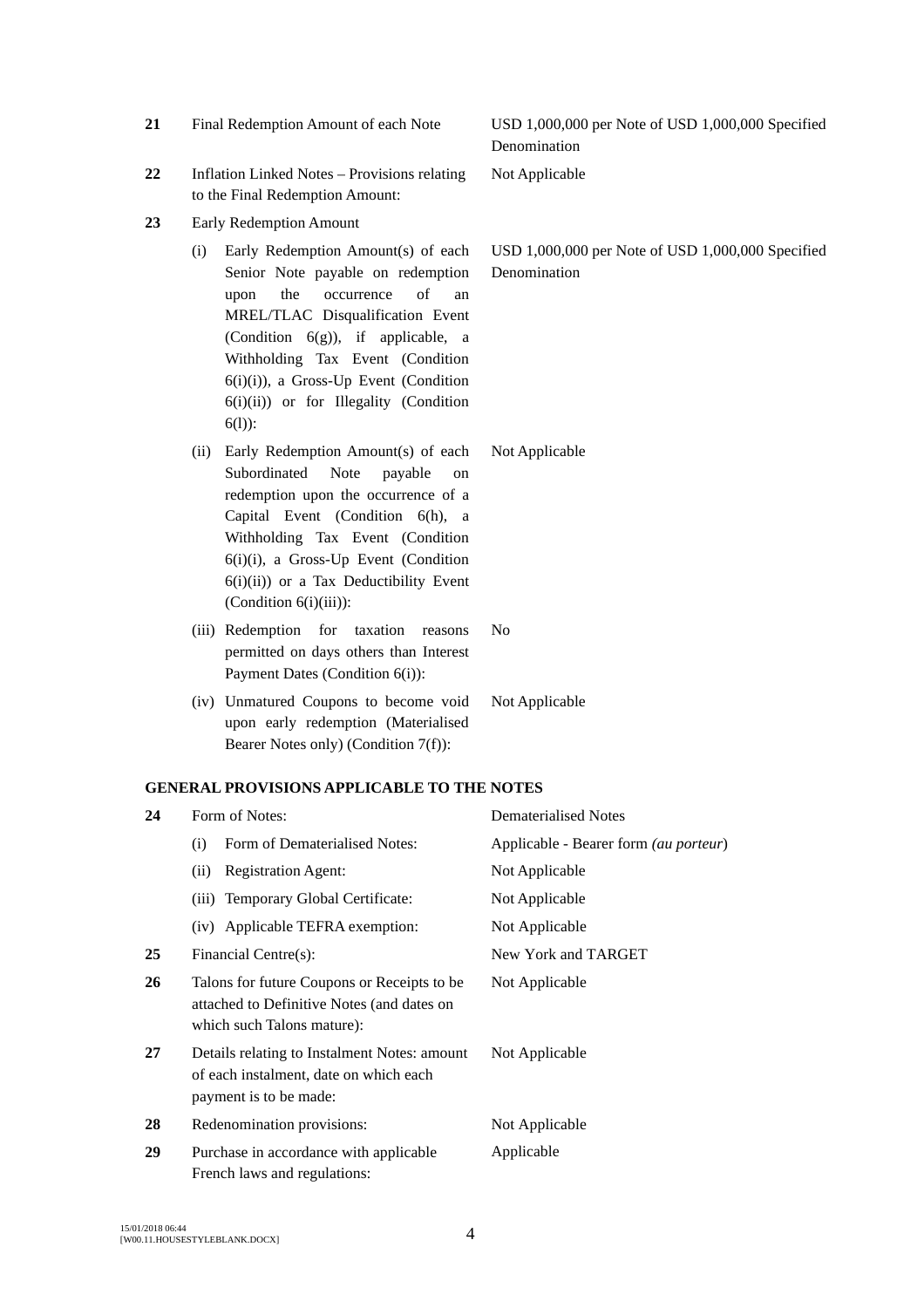| 30 | Consolidation provisions:                | Not Applicable                                                                                                                              |
|----|------------------------------------------|---------------------------------------------------------------------------------------------------------------------------------------------|
| 31 | Meeting and Voting Provisions (Condition | Contractual <i>Masse</i> shall apply                                                                                                        |
|    | $11$ :                                   | Name and address of the initial Representative:                                                                                             |
|    |                                          | As per Condition $11(c)$                                                                                                                    |
|    |                                          | Name and address of the alternate Representative:                                                                                           |
|    |                                          | As per Condition $11(c)$                                                                                                                    |
|    |                                          | The Representative will receive a remuneration of<br>EUR 2,000 (excluding VAT) per year so long as any<br>of the Notes remains outstanding. |
|    |                                          |                                                                                                                                             |

## **RESPONSIBILITY**

The Issuer accepts responsibility for the information contained in these Final Terms.

Signed on behalf of BPCE

Duly represented by: Mr. Jean-Philippe Berthaut, Head of Group Funding

............................................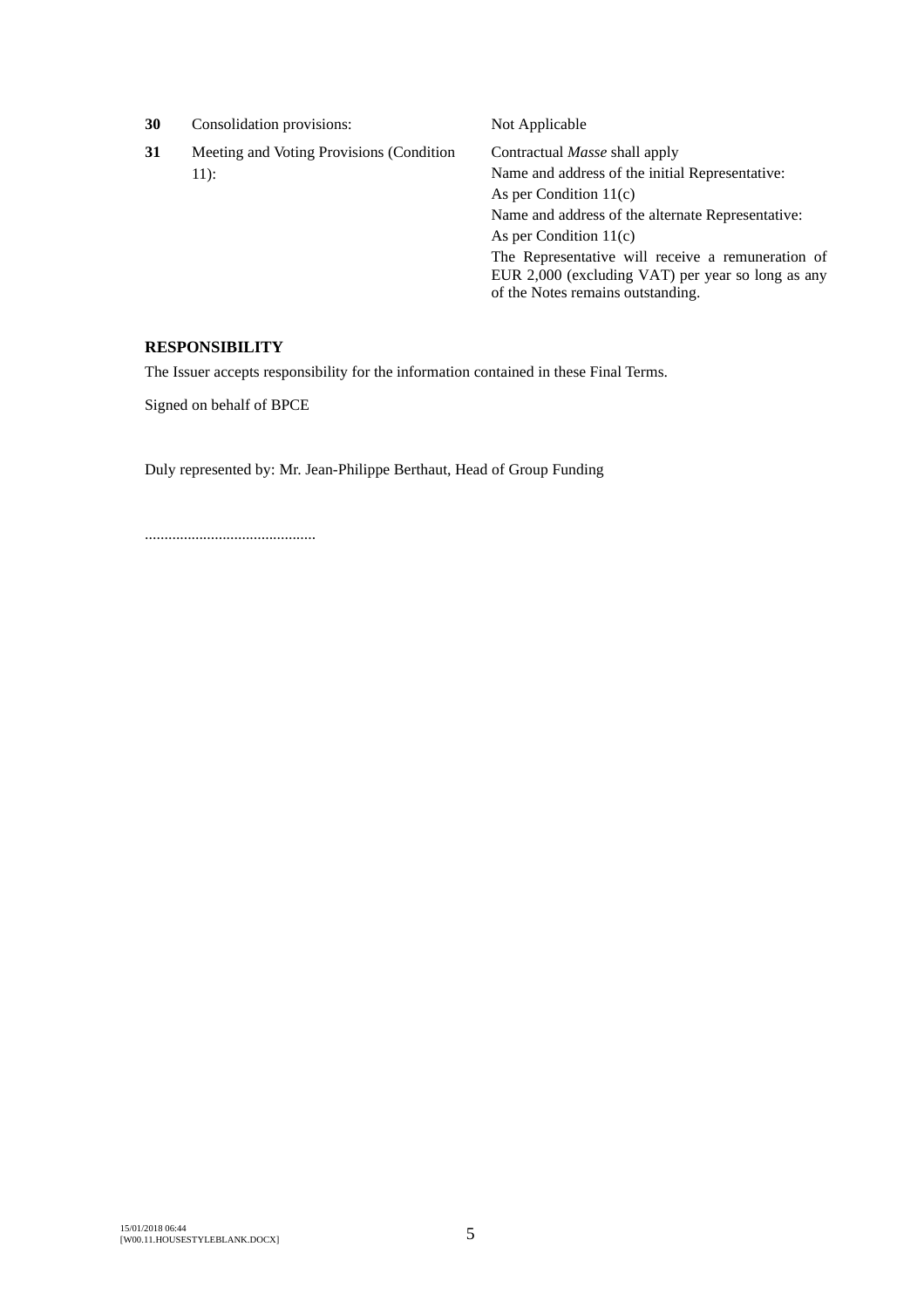#### **PART B – OTHER INFORMATION**

#### **1 LISTING AND ADMISSION TO TRADING**

- (i) Listing and Admission to trading Application has been made by the Issuer (or on its behalf) for the Notes to be listed and admitted to trading on Euronext Paris with effect from the Issue Date. (ii) Estimate of total expenses related to EUR 4,400
- admission to trading:

# **2 RATINGS**

Ratings: Applicable: The Notes to be issued have been rated: S&P: A S&P is established in the European Union and registered under Regulation (EC) No 1060/2009 as amended.

### **3 INTERESTS OF NATURAL AND LEGAL PERSONS INVOLVED IN THE ISSUE**

Save as discussed in "Subscription and Sale", so far as the Issuer is aware, no person involved in the offer of the Notes has an interest material to the offer."

### **4 REASONS FOR THE OFFER, ESTIMATED NET PROCEEDS AND TOTAL EXPENSES**

| (i) Reasons for the offer:   | The net proceeds of the issue of the Notes will be used |
|------------------------------|---------------------------------------------------------|
|                              | for the Issuer's general corporate purposes             |
| (ii) Estimated net proceeds: | USD 25,000,000                                          |

# **5 FLOATING RATE NOTES ONLY - PERFORMANCE OF RATES**

Details of performance of SOFR rates can be obtained free of charge, on the New York Fed website at approximately 8:00 a.m. CET on each New York business day.

# **6 OPERATIONAL INFORMATION**

|   | ISIN: |                                                                                                              | FR0014007MP2             |
|---|-------|--------------------------------------------------------------------------------------------------------------|--------------------------|
|   |       | Common Code:                                                                                                 | 243100704                |
|   |       | Depositaries:                                                                                                |                          |
|   | (i)   | Euroclear France to act as Central<br>Depositary:                                                            | Yes                      |
|   | (ii)  | Common Depositary for Euroclear and<br>Clearstream:                                                          | N <sub>0</sub>           |
|   |       | Any clearing system(s) other than Euroclear<br>and Clearstream and the relevant<br>identification number(s): | Not Applicable           |
|   |       | Delivery:                                                                                                    | Delivery against payment |
|   |       | Names and addresses of additional Paying<br>$Agent(s)$ (if any):                                             | Not Applicable           |
| 7 |       | <b>DISTRIBUTION</b>                                                                                          |                          |
|   | (i)   | Method of distribution:                                                                                      | Non-syndicated           |
|   | (ii)  | If syndicated:                                                                                               |                          |
|   |       | Names of Managers:<br>(a)                                                                                    | Not Applicable           |
|   |       | Stabilisation Manager(s) if any:<br>(b)                                                                      | Not Applicable           |
|   |       |                                                                                                              |                          |